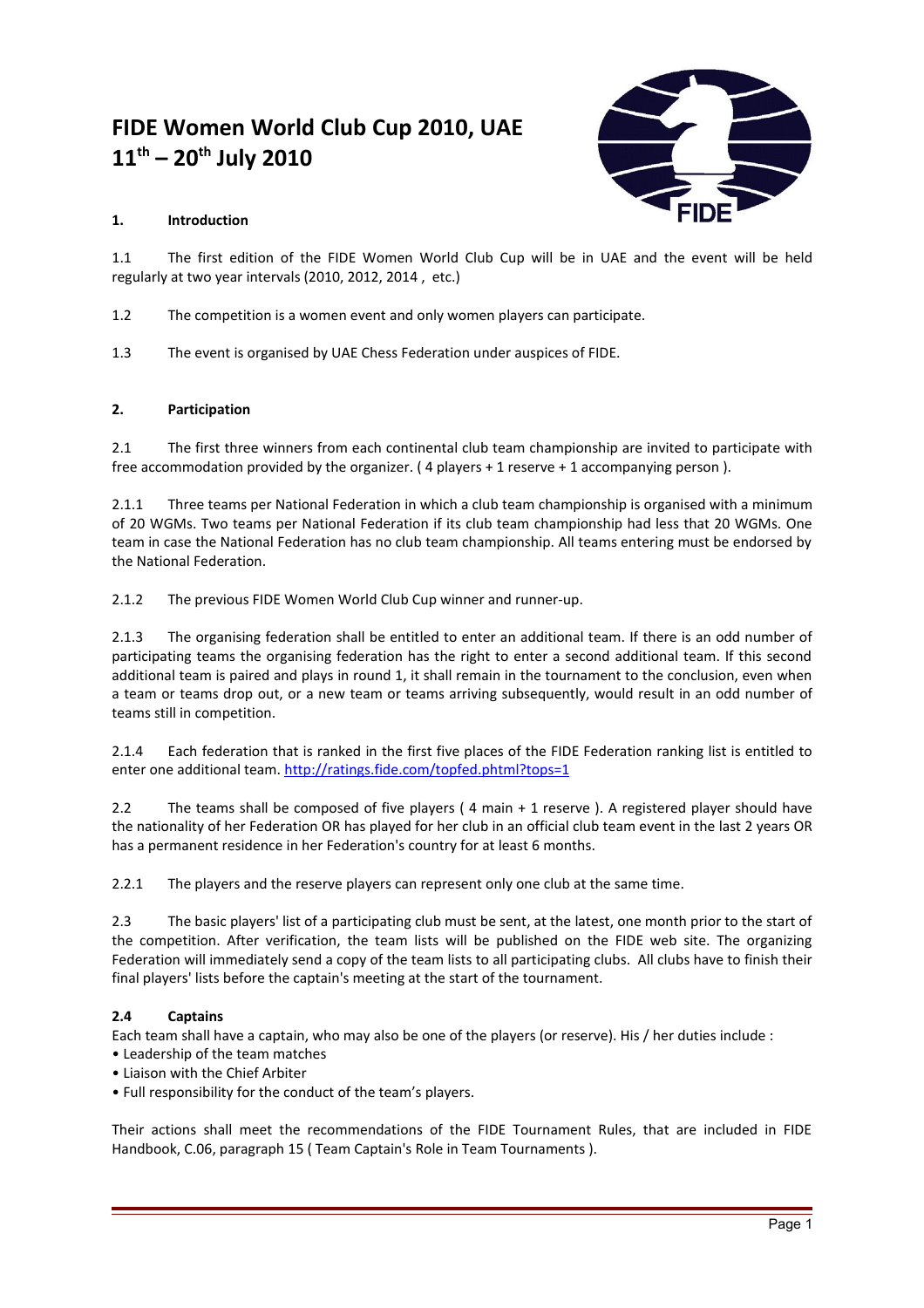# **3. Organisation**

3.1 The tournament shall take place on a bi-annual basis ( 2010 – 2012 – 2014, etc ) and the first three editions will be hosted by the United Arab Emirates Chess Federation (the Organiser).

3.2 The dates and the venue of the tournament have to be fixed and sent out to all Federations at least three months before the competition.

3.3 Clubs should confirm participation to the organizer not later than one month before the event. Copies of participation form should at the same time be sent to the FIDE. The form shall include the full name, address, telephone and fax number, and the email address of the participating club(s) and its contact person.

3.4 The basic players' list of a participating club must notify the following details:

*(a) Name of each team member (surname, first name in full, initial of additional names); (b) FIDE rating and title of each team member (according to the most recent FIDE rating list); (c) FIDE ID number of each team member; (d) Nationality and passport details of each team member;*

3.5.1 The basic players' list shall include the board order of each club.

3.5.2 The basic players' list shall be accompanied by the declaration of the national Federation that the players fulfil the requirements under 2.2 and 2.2.1

3.5.3 The basic players' list shall be accompanied by the declaration of those player(s) who has (have) been playing national team competitions in more than one Federation.

3.6 The organiser will transmit via internet and at its cost, at least 60 games under a sub domain **http://hostcity.fide.com** where *hostcity* will change according to the host city and date where and when the tournament will be held;

#### **4. Tournament Regulations**

#### **4.1 Number of rounds.**

The competition will be played as a 9 rounds tournament. No free day is foreseen.

#### **4.2 System of play.**

4.2.1 The competition shall take the form of a Swiss system tournament.

4.2.2 If there are ten teams or less in a competition, the competition will be played as a Round Robin tournament. In such case the drawing of lots will take place at the Captain's Meeting.

#### **4.3 Schedule.**

The matches shall be conducted according to a playing schedule which must be distributed to the participants before the start of the tournament. Only in exceptional cases may the Chief Arbiter, in consultation FIDE, make alterations to the schedule of play. If this is done, all those concerned are to be informed directly.

#### **11th July ( arrival ) to 20th July 2010 ( departure ).**

| Day 1            | 11 <sup>th</sup> July.: Arrival of participants                       |
|------------------|-----------------------------------------------------------------------|
| Day 2            | 12 <sup>th</sup> July: Technical meeting + Opening Ceremony + Round 1 |
| Day <sub>3</sub> | $13th$ July : Rounds 2 & 3                                            |
| Day 4            | 14 <sup>th</sup> July: Round 4                                        |
| Days 5-8         | $15 - 18$ July: Rounds $5 - 8$                                        |
| Day 9            | $19th$ July: Round 9 + Closing Ceremony                               |
| Day 10           | 20 <sup>th</sup> July: Departure of participants                      |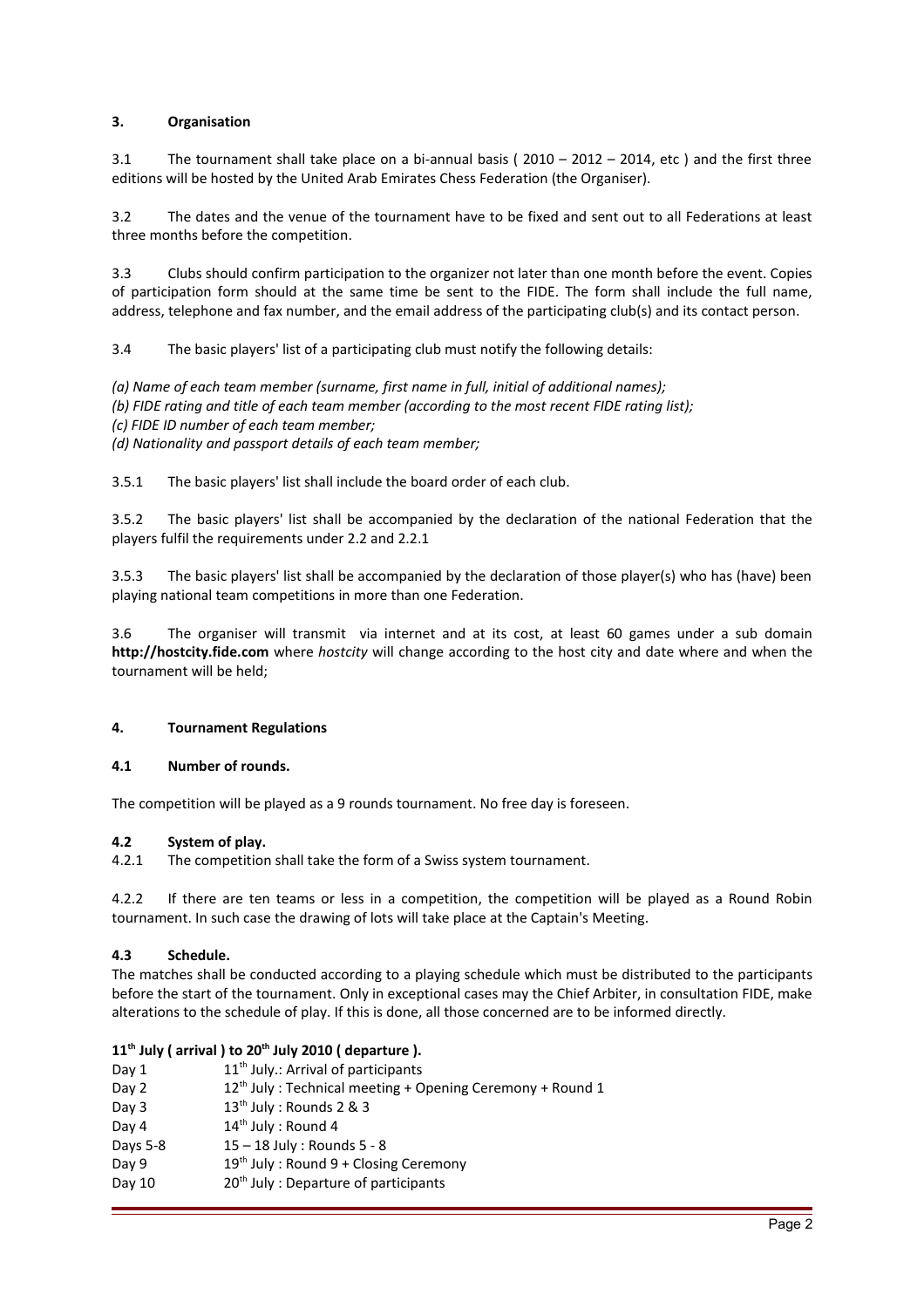Apart from the players and arbiters, no other person shall be allowed in the actual playing area during the games, except with the permission of the Chief Arbiter.

# **4.4 Time control**

For each player 90 minutes for the first 40 moves, followed by 30 minutes for the rest of the game with an increment of 30 seconds per move from move one.

4.5 All Clubs are required to attend a Technical meeting at a date and time to be decided by the Chief Arbiter. If he/she deems it necessary, the Chief Arbiter may call other Technical Meetings.

4.6 Only photographers and camera crews expressly authorized by the Organising Committee in consultation with the FIDE Press Officer and the Chief Arbiter may work in the playing venue.

#### **4.7 Tie-Break**

The position of teams that finish with the same number of match points shall be determined by application of the following tie-breaking procedures in sequence, proceeding from (a) to (b) to (c) to the extent required:

- (a) the sum of Sonneborn-Berger points, which are calculated as follows: match points of each opponent, excluding the opponent who scored the lowest number of match points, multiplied by the number of game points achieved against this opponent.
- (b) the number of the game points scored;
- (c) the sum of the match points of all the teams opponents, excluding the lowest one;

*4.8* The players are not permitted to speak to their opponents during the games. Appropriate sporting behaviour is expected from all participants and FIDE rules of conduct are to be strictly followed at all times.

4.9 Players will not be allowed to offer draws directly to their opponents. Any draw claim will be permitted only through the Chief Arbiter in the following cases:

- *a triple-repetition of the position as per FIDE laws of chess,*
- *in theoretically drawn position and*
- *applying the rule of 50 moves as per FIDE laws of chess*

The Chief Arbiter is the only authority who can acknowledge the final result of the game in these cases.

4.10 A modified system of zero tolerance will be used and a yellow card will be issued by the Chief Arbiter to any player arriving late for the game. Any second instance of a late arrival will result in a red card and the forfeit of game for the player arriving late. Late arrivals in the last round will be considered as a red card and the late player will lose the game immediately.

# **5. Pairings**

The basic pairing system shall be the Controlled Swiss System Pairings using Match Points for both Pairing and Scoring as is normally used during FIDE Olympiads.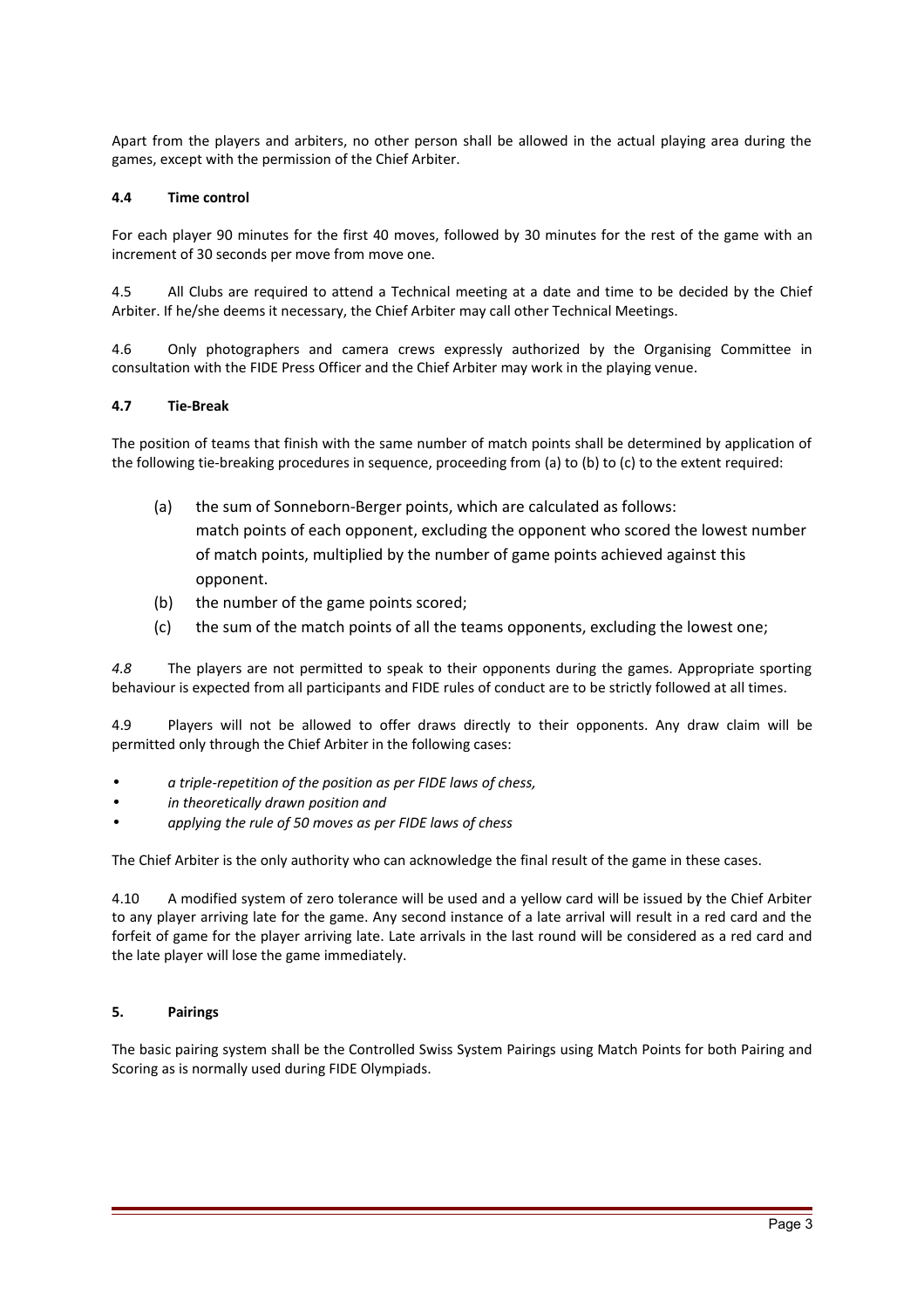# **6. Titles and prizes**

# **6.1 Prize fund.**

6.1.1 The organiser will provide a minimum prize fund **25.000** Euros which will be given to the clubs finishing in places 1 to 6 of the final ranking (40% to place 1, 20% to place 2, 15% to place 3, 12% to place 4, 8% to place 5 and 5% to place 6). In the case that teams end with the same number of match points, money prizes shall be shared.

#### **6.2 Titles.**

6.2.1 The winner receives the title "FIDE Women's World Club Champion"

# **6.3 Trophies and medals.**

6.3.1 The winning club shall receive a Challenge Cup and 6 Gold medals provided by the Organiser.

# 6.3.2 Individual Chess Medals for Board Prizes

Players assigned to the same board number in their respective team lists shall be in competition for an individual board prize namely: gold medals. For the purposes of this award, the players performance rating shall be compared. If the performance rating is equal, the tie shall be broken by :

(a) the number of games, and if this is also equal by

(b) the players performance rating after deducting the result against the lowest rated opponent, and if this is also equal by

(c) the players performance rating after deducting the results against the two lowest rated opponents and so on.

Only players who have played a minimum of 7 games shall be eligible for board prizes.

#### **6.4 FIDE Contribution**

A contribution of 12,500 Euros must be made to FIDE's bank account by not later than 31<sup>st</sup> December of the year preceding the competition. This contribution does not form part of the prize fund specified in 6.1.1.

#### **7. Appeals Committee**

7.1 The Chairman of the Appeals Committee will be appointed by the FIDE President. For the other 2 spots, two representatives and two reserves will be chosen from the non-playing team captains or officials during the Technical meeting. The three members of the Appeals Committee and the two reserves must be from different clubs or federations.

7.2. No member of the Appeals Committee shall sit in judgement in a dispute involving a player or party from his/her Federation or Club.

7.3. All protests must be submitted in writing to the Appeals Committee not more than two hours after the relevant playing session, or the particular infringement complained against. The Tournament Director shall call a meeting of the Appeals Committee as soon as possible.

- 7.4. The Committee may decide on the following matters:
- *a. an appeal against a decision by an arbiter,*
- *b. a protest against a player's behaviour*
- *c. a complaint alleging false interpretation of the regulations,*
- *d. a request for the interpretation of specific regulations,*
- *e. a protest or complaint against any participant, or*
- *f. all other matters which the Committee considers important.*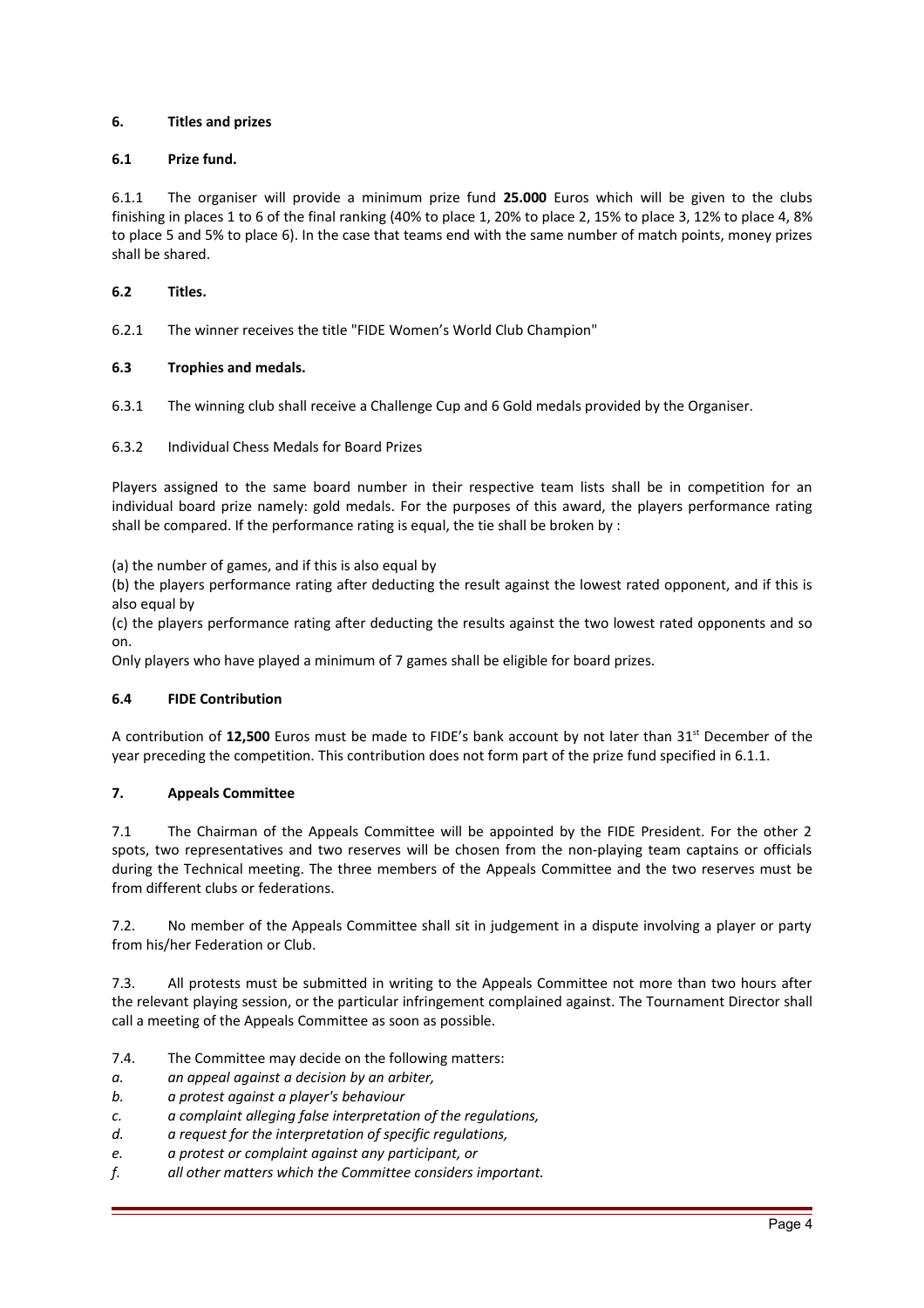7.5. If possible, the Committee shall reach a decision not more than two hours after the submission of a protest. The appeals process shall include written representations and a written decision. The Committee shall endeavour to find binding solutions that are within the true spirit of the FIDE motto, Gens Una Sumus.

7.6. Each protest must be accompanied by a deposit fee of €500 (five hundred Euros). If the protest is accepted, the fee shall be returned. If the protest is rejected, then in this case, FIDE reserves the right to withhold the deposit fee.

7.7. The decision of the Appeals Committee arising from any dispute in respect of these regulations shall be final.

# **8. Financial matters**

8.1 The entry fees of Euro 400 per club , which should paid with registration to the Organiser.

8.2 The organiser will offer suitable board and lodging for the visiting clubs at the lowest possible price and the visiting clubs will pay for it.

8.3 The organiser shall also provide suitable accommodation for the FIDE President or his nominee and the FIDE Representative. The organiser will also pay their travel expenses.

#### **9. Arrangements for the Playing Hall.**

9.1. FIDE shall ensure the playing hall and its environs meet the requirements of the FIDE Regulations for the Organization of Top Level Tournaments as per FIDE Handbook.

9.2. The playing venue shall be decorated with the FIDE flag, IOC flag, the flags of the host nation and the participating players' Federations and the sponsors' brandings.

9.3. After FIDE agrees with the Organisers on the arrangements in respect of the tournament hall, facilities, accommodation and meals, transportation, telecommunication, ceremonies, no objections from the participants shall be acceptable.

#### **10. Principals.**

*10.1. The Principals are:* 

- FIDE President and a FIDE Representative;
- Chairman of Appeals Committee
- Chief Arbiter, and his Deputy;
- Press Officer:

*10.2 The stipends for the Principals are as follows:*

| $\bullet$ | Chairman of Appeals Committee | 3,000 Euros |
|-----------|-------------------------------|-------------|
| $\bullet$ | <b>Chief Arbiter</b>          | 3,000 Euros |
| $\bullet$ | Deputy Chief Arbiter          | 2,500 Euros |
| $\bullet$ | Press Officer;                | 2,000 Euros |

10.3 All travel expenses, in economy class, as well as full accommodation for the duration of the event, for the Principals, must be covered by the organiser.

10.4 The Organiser shall provide free of charge in a 5-star hotel a suite for the FIDE President with full board. The FIDE President will be entitled to travel in first class with the expense paid for by the organiser.